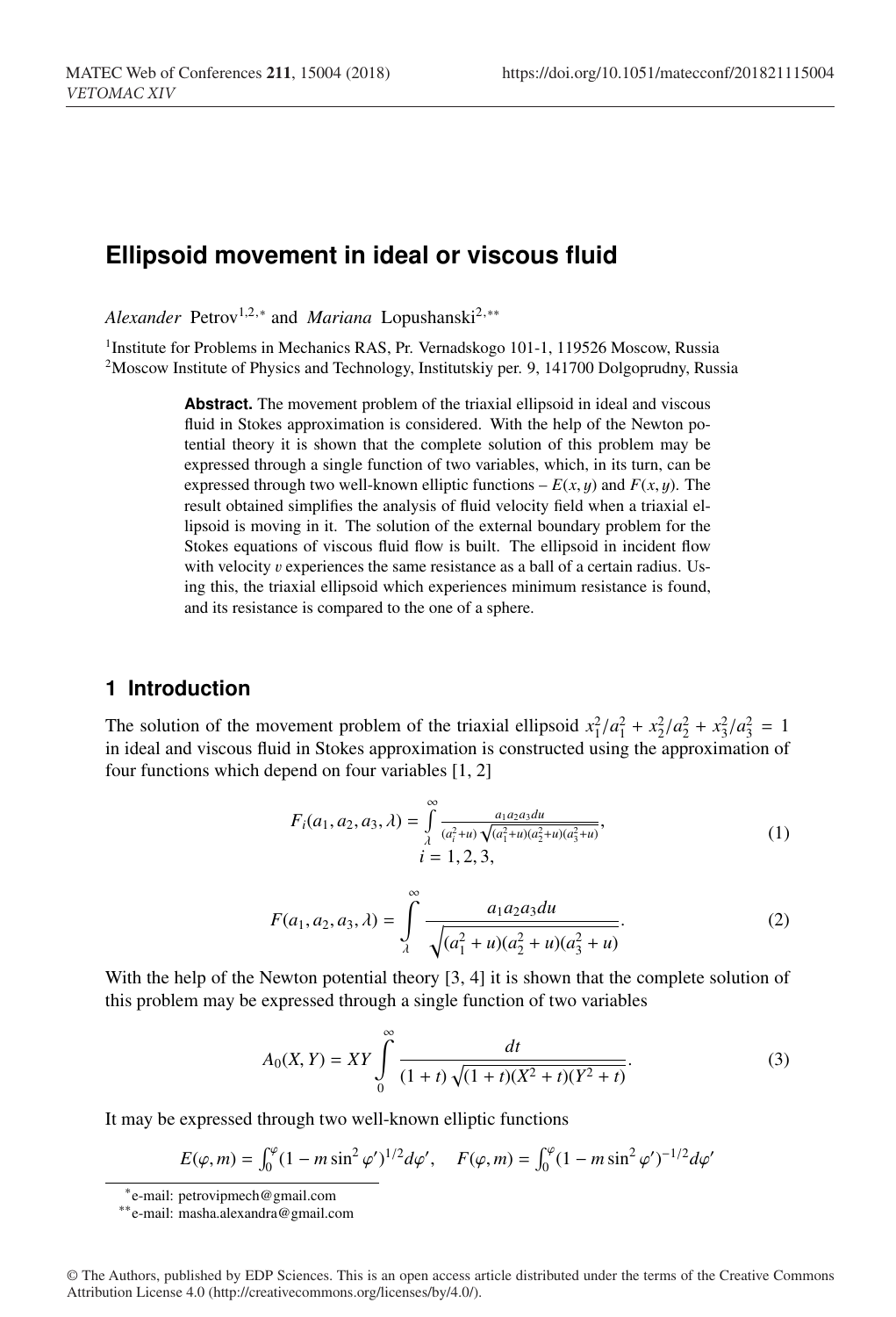as follows

$$
A_0(X,Y) = \frac{2XY}{(1-X^2)\sqrt{1-Y^2}} \left[ F\left(\arccos Y, \frac{1-X^2}{1-Y^2}\right) - E\left(\arccos Y, \frac{1-X^2}{1-Y^2}\right) \right] \tag{4}
$$

In this paper we strive to give an analytic solution for the ellipsoid movement in ideal and viscous fluid. In [5] a numerical solution is analyzed. The result obtained simplifies the analysis of fluid velocity field when a triaxial ellipsoid is moving in it. It also simplifies the calculus of added masses, viscous resistance and other hydrodynamical characteristics.

The result is useful for studying ellipsoidal equilibrium figures of gravitating masses.

### **2 Standart equations**

Let one express functions (1) through function (3). In the first integral of (1) let us substitute the variable  $u = \lambda + u'$ 

$$
F_1(a_1, a_2, a_3, \lambda) = \int_0^\infty \frac{a_1 a_2 a_3 d u'}{(\tilde{a}_1^2 + u')\sqrt{(\tilde{a}_1^2 + u')(\tilde{a}_2^2 + u')(\tilde{a}_3^2 + u')}} , \quad \tilde{a}_i^2 = a_i^2 + \lambda, \quad i = 1, 2, 3.
$$

This equality is rewritten as follows

$$
F_1(a_1, a_2, a_3, \lambda) = \frac{a_1 a_2 a_3}{\tilde{a}_1 \tilde{a}_2 \tilde{a}_3} F_1(\tilde{a}_1, \tilde{a}_2, \tilde{a}_3, 0)
$$

Substituting  $u' = \tilde{a}_1^2 t$  in the integral for  $F_1(\tilde{a}_1, \tilde{a}_2, \tilde{a}_3, 0)$ , the following equality is obtained

$$
F_1(\tilde{a}_1, \tilde{a}_2, \tilde{a}_3, 0) = A_0 \left( \frac{\tilde{a}_2}{\tilde{a}_1}, \frac{\tilde{a}_3}{\tilde{a}_1} \right).
$$
 (5)

Thus the first function (1) is expressed through function (3) as follows

$$
F_1(a_1, a_2, a_3, \lambda) = \frac{a_1 a_2 a_3}{\tilde{a}_1 \tilde{a}_2 \tilde{a}_3} A_0 \left( \frac{\tilde{a}_2}{\tilde{a}_1}, \frac{\tilde{a}_3}{\tilde{a}_1} \right), \quad \tilde{a}_i^2 = a_i^2 + \lambda, \quad i = 1, 2, 3.
$$
 (6)

For the rest of the functions  $F_2$  and  $F_3$  the formulas are obtained by circular permutation of indexes.

Analogically, the formula for the function *F* from (2) is obtained

$$
F(a_1, a_2, a_3, \lambda) = \frac{a_1 a_2 a_3}{\tilde{a}_1 \tilde{a}_2 \tilde{a}_3} F(\tilde{a}_1, \tilde{a}_2, \tilde{a}_3, 0),
$$
  

$$
F(\tilde{a}_1, \tilde{a}_2, \tilde{a}_3, 0) = \tilde{a}_1^2 B_0 \left( \frac{\tilde{a}_2}{\tilde{a}_1}, \frac{\tilde{a}_3}{\tilde{a}_1} \right) = \tilde{a}_2^2 B_0 \left( \frac{\tilde{a}_3}{\tilde{a}_2}, \frac{\tilde{a}_1}{\tilde{a}_2} \right) = \tilde{a}_3^2 B_0 \left( \frac{\tilde{a}_1}{\tilde{a}_3}, \frac{\tilde{a}_2}{\tilde{a}_3} \right)
$$
(7)

Here function  $B_0(X, Y)$  is defined as

$$
B_0(X,Y) = XY \int_0^{\infty} \frac{dt}{\sqrt{(1+t)(X^2+t)(Y^2+t)}}.
$$
\n(8)

It is expressed through the elliptic function as follows

$$
B_0(X, Y) = \frac{2XY}{\sqrt{1 - Y^2}} F\left(\arccos Y, \frac{1 - X^2}{1 - Y^2}\right)
$$
 (9)

For functions  $A_0(X, Y)$  and  $B_0(X, Y)$  the following useful properties will be proved

$$
A_0(X, Y) + A_0\left(\frac{1}{X}, \frac{Y}{X}\right) + A_0\left(\frac{1}{Y}, \frac{X}{Y}\right) = 2,A_0(X, Y) + X^2 A_0\left(\frac{1}{X}, \frac{Y}{X}\right) + Y^2 A_0\left(\frac{1}{Y}, \frac{Y}{Y}\right) = B_0(X, Y),B_0(X, Y) = X^2 B_0\left(\frac{1}{X}, \frac{Y}{X}\right) = Y^2 B_0\left(\frac{1}{Y}, \frac{X}{Y}\right).
$$
 (10)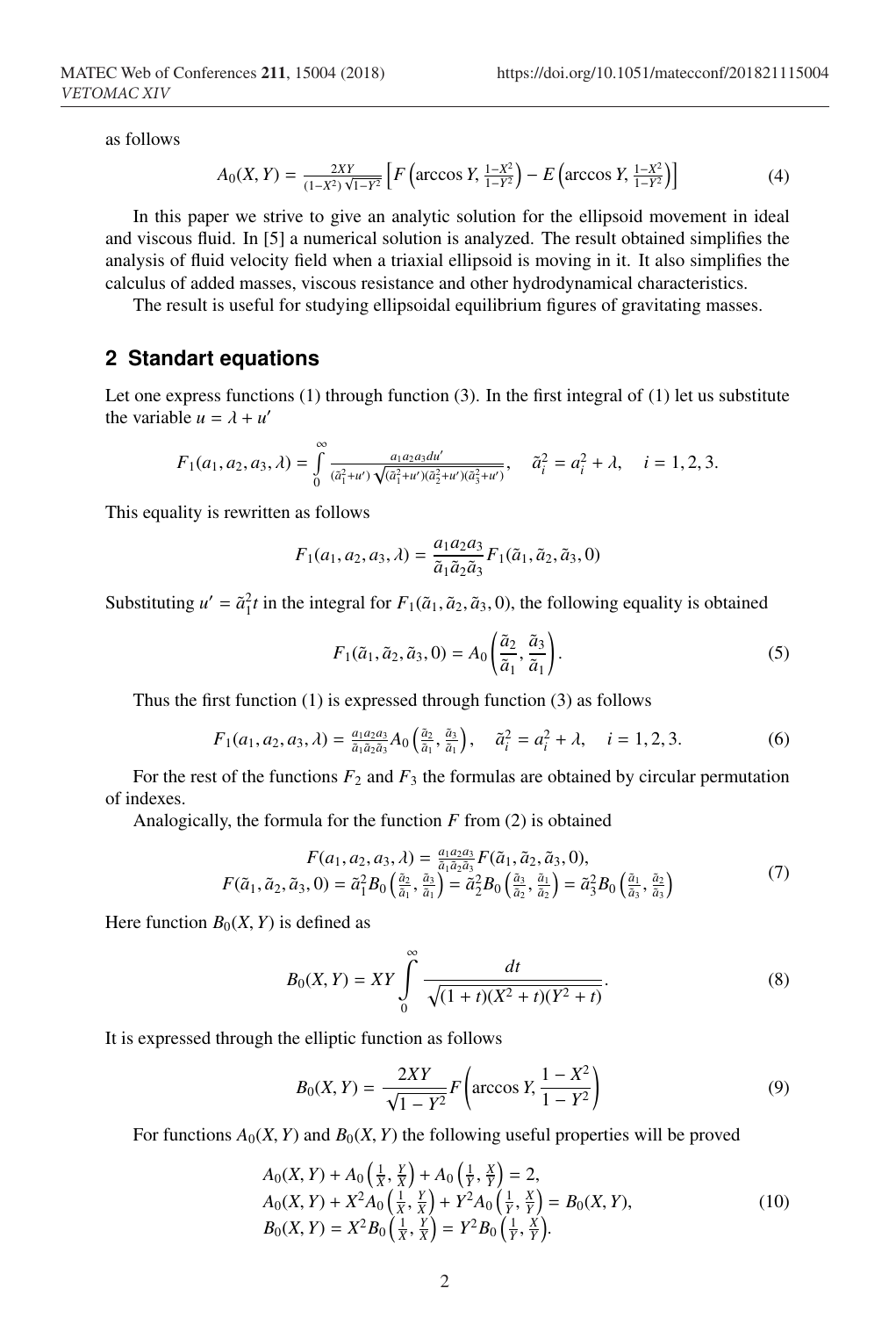This follows from the Newton potential theory, as presented in [3, 4]. The proof is given in Additional Results.

Thus, all the initial functions  $F_i(a_1, a_2, a_3, \lambda)$ ,  $F(a_1, a_2, a_3, \lambda)$  can be expressed through a single function (4), which we needed to prove. The applications of the formulas obtained are given in the examples below.

# **3 Movement of ellipsoid in ideal fluid**

As the ellipsoid moves parallel to axis  $x_1$ , the potential of the fluid velocity field has the following form [1]

$$
\Phi_1 = v_{\infty} x_1 \frac{1 + F_1(a_1, a_2, a_3, \lambda)}{2 - F_1(a_1, a_2, a_3, 0)},
$$
\n(11)

.

where  $\lambda > 0$  is the solution of the equation

$$
\sum_{j=1}^{3} \frac{x_j^2}{(a_j^2 + \lambda)} = 1, \quad i = 1, 2, 3,
$$

and the derivatives by coordinates  $\partial \lambda/\partial x_i$  can be found from the following equations

$$
\frac{2x_i}{a_i^2 + \lambda} - \frac{\partial \lambda}{\partial x_i} \sum_{j=1}^3 \frac{x_j^2}{(a_j^2 + \lambda)^2} = 0, \quad i = 1, 2, 3.
$$

The velocity field is found by derivation of potential by coordinates

$$
\frac{1}{v_{\infty}} \frac{\partial \Phi_1}{\partial x_i} = 1 + \frac{F_1(a_1, a_2, a_3, \lambda) + x_1 \partial F_1/\partial x_1}{2 - F_1(a_1, a_2, a_3, 0)},
$$

where definition (1) implies that

$$
\frac{\partial F_1}{\partial x_1} = \frac{\partial F_1}{\partial \lambda} \frac{\partial \lambda}{\partial x_1} = -\frac{a_1 a_2 a_3}{\tilde{a}_1^3 \tilde{a}_2 \tilde{a}_3} \frac{\partial \lambda}{\partial x_1}
$$

With the help of these formulas the velocity components at any point is easily calculated. It will be shown how to perform the calculations on the following example.



**Figure 1.** Dependence of dimensionless velocity v on coordinate  $x_1$ .

Example 1. Build the graph of dimensionless velocity in dependence of  $x_1$  for flow around of ellipsoid with axes  $a_1 = 1$ ,  $a_2 = 2$ ,  $a_3 = 3$  by ideal fluid with velocity  $v_{\infty}$  at infinity, in the direction of axis  $x_1$ .

Solution. For  $x_1$  we have that  $x_1^2 = a_1^2 + \lambda$  and with the help of Eq. (6) it is obtained that

$$
v = \frac{1}{v_{\infty}} \frac{\partial \Phi}{\partial x_1} = \frac{6}{\sqrt{x_1^2 (3 + x_1^2)(8 + x_1^2)}} \frac{2 - A_0 \left( \sqrt{\frac{3 + x_1^2}{x_1^2}}, \sqrt{\frac{8 + x_1^2}{x_1^2}} \right)}{2 - A_0 (2, 3)}.
$$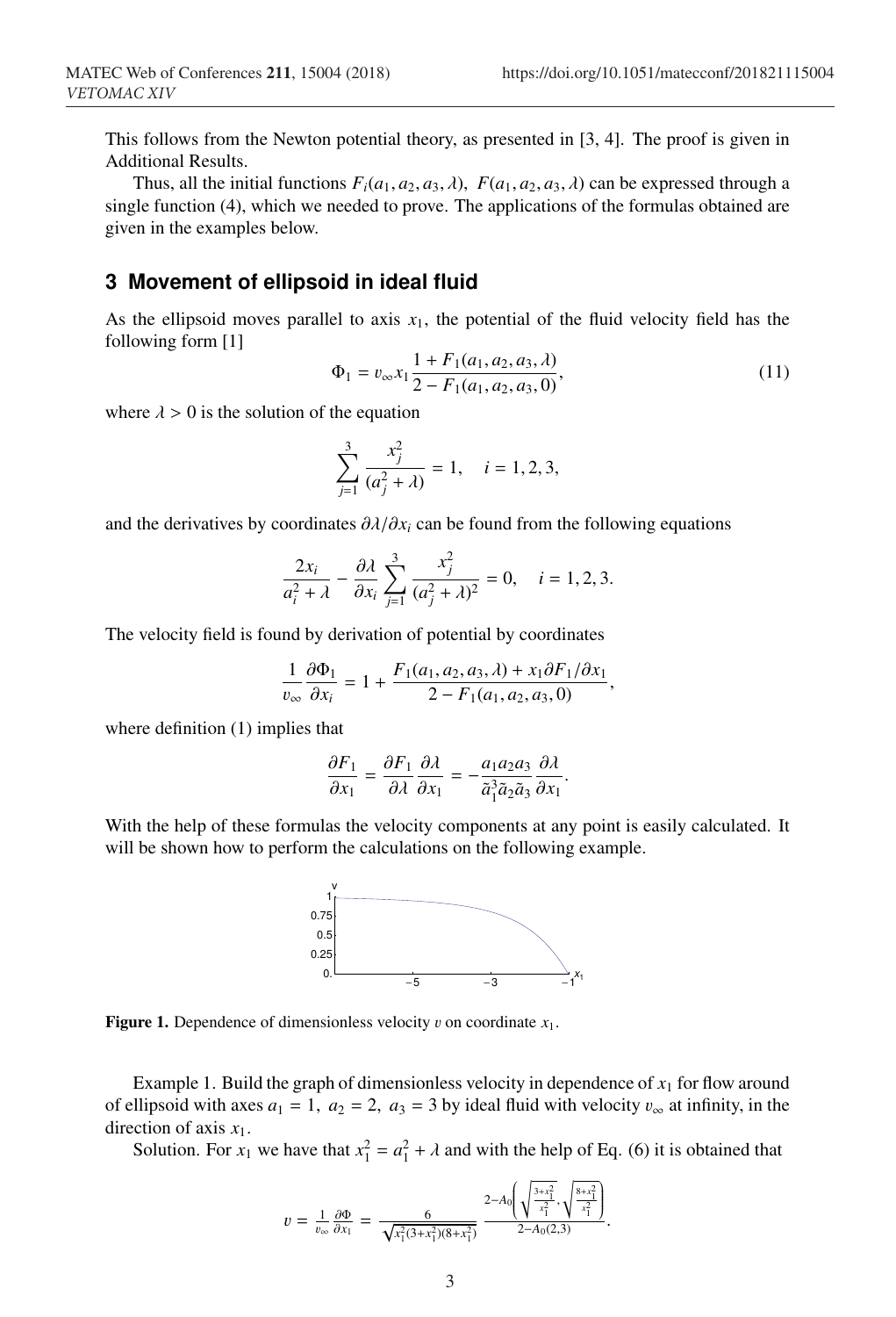The graph of the obtained dependence of velocity v on coordinate  $x_1 \in (-7, -1)$  is presented in Fig. 1.

When an ellipsoid rotates in fluid relative to axis  $x_1$  with angular velocity  $\omega_1$  the potential of fluid velocity field has the following form [1]

$$
C\omega_1x_2x_3(F_3(a_1,a_2,a_3,\lambda)-F_2(a_1,a_2,a_3,\lambda)), \quad C=\frac{a_2^2-a_3^2}{2(a_2^2-a_3^2)-(a_2^2+a_3^2)(F_3(a_1,a_2,a_3,0)-F_2(a_1,a_2,a_3,0))}.
$$

The difference of functions  $F_3 - F_2$  is expressed with the help of formulas (6) in terms of function  $A_0(X, Y)$  as follows

$$
F_3(a_1, a_2, a_3, \lambda) - F_2(a_1, a_2, a_3, \lambda) = \frac{a_1 a_2 a_3}{\tilde{a}_1 \tilde{a}_2 \tilde{a}_3} \left( A_0 \left( \frac{\tilde{a}_1}{\tilde{a}_3}, \frac{\tilde{a}_2}{\tilde{a}_3} \right) - A_0 \left( \frac{\tilde{a}_1}{\tilde{a}_2}, \frac{\tilde{a}_3}{\tilde{a}_2} \right) \right).
$$

The attached masses  $\lambda_i$ ,  $i = 1, 2, \ldots, 6$  are defined as the coefficients of kinetic energy *T* of the fluid when a triaxil ellipsoid moves in it

$$
2T = \sum_{i=1}^{3} (\lambda_i U_i^2 + \lambda_{3+i} \omega_i^2),
$$

where  $U_i$  and  $\omega_i$  are the components of solid body movement velocity and the components of its angular velocity directed along the main axes of ellipsoid.

The formulas for calculating  $\lambda_i$ ,  $i = 1, 2, \ldots, 6$  can be found in [1, 2]. It is convenient to calculate their ratio with the ellipsoid mass, with fluid density *m* and the moments of inertia  $J_1, J_2, J_3$  and express them through functions  $A_0(X, Y)$ , which are calculated in Eq. (4)

$$
\mu_1 = \lambda_1/m = \frac{A_0(a_2/a_1,a_3/a_1)}{2-A_0(a_2/a_1,a_3/a_1)}, \n\mu_4 = \lambda_4/J_1 = \frac{(a_2^2-a_3^2)^2/(a_2^2+a_3^2)}{(2a_2^2-a_3^2)^2-(a_2^2+a_3^2)a_{123}}A_{123}, \nA_{123} = A_0(a_1/a_3, a_2/a_3) - A_0(a_3/a_2, a_1/a_2), \nm = \frac{4\pi\rho a_1 a_2 a_3}{3}, \quad J_1 = \frac{4\pi\rho a_1 a_2 a_3}{15}(a_2^2+a_3^2).
$$
\n(12)

The coefficients  $\mu_2$ ,  $\mu_3$  can be obtained from the formula for  $\mu_1$  by circular permutation of indexes. Analogically, may be obtained the formulas for coefficients  $\mu_5$ ,  $\mu_6$  from the formula for  $\mu_4$ .

Example 2. Find the numerical values of  $\mu_1$ ,  $\mu_2$ , ...,  $\mu_6$  for ellipsoid with axes  $a_1 = 1$ ,  $a_2 =$ 2,  $a_3 = 3$ .

Solution. For values  $a_1 = 1$ ,  $a_2 = 2$ ,  $a_3 = 3$  with the help of formulas (5) and (4) we calculate three values

$$
A_0(a_2/a_1, a_3/a_1) = A_0(2, 3) = 1.153, A_0(a_3/a_2, a_1/a_2) = A_0(3/2, 1/2) = 0.534,
$$
  

$$
A_0(a_1/a_3, a_2/a_3) = A_0(1/3, 2/3) = 0.312.
$$

With the help of these values, by the third formula from Eq. (12) it is found that

$$
A_{123} = 0.312 - 0.534 = -0.221,
$$
  

$$
A_{231} = 1.153 - 0.312 = 0.840, \quad A_{312} = 0.534 - 1.153 = -0.619,
$$

and from the first and second formulas from Eq. (12) the coefficients

$$
\mu_1 = 1.361
$$
,  $\mu_2 = 0.364$ ,  $\mu_3 = 0.185$ ,  $\mu_4 = 0.0599$ ,  $\mu_5 = 0.708$ ,  $\mu_6 = 0.383$ 

are calculated.

Example 3. Find the pressure distribution on ellipsoid surface in incident flow with velocity  $v_{\infty}$ , directed along axis  $x_1$ .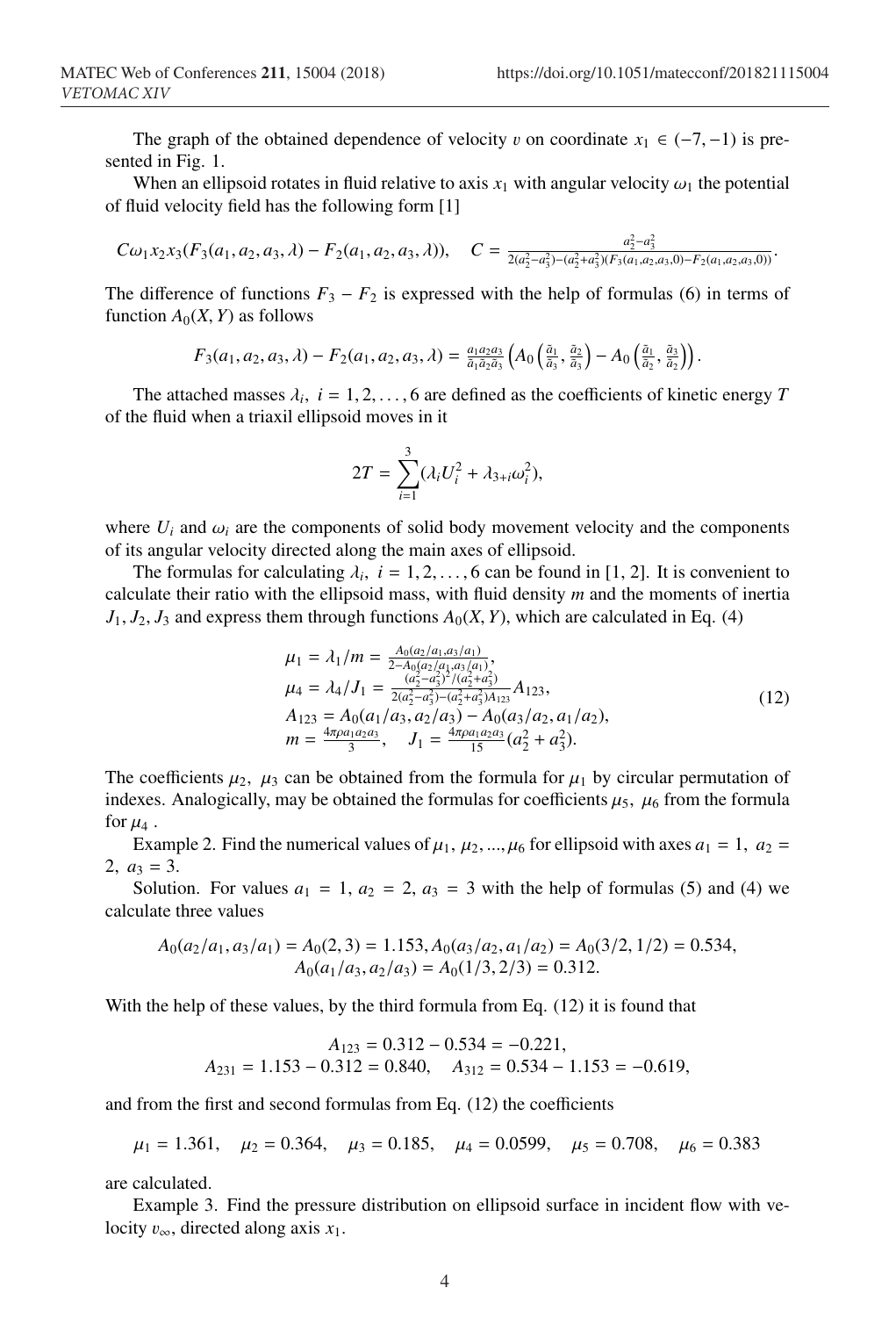Solution. On the ellipsoid surface the normal derivative of potential (11) equals zero, thus the fluid velocity on surface equals the derivative by tangential direction to the surface of potential *s*

$$
\Phi_1\Big|_{\lambda=0} = v_{\infty} x_1 \left(1 + \frac{F_1(a_1, a_2, a_3, 0)}{2 - F_1(a_1, a_2, a_3, 0)}\right) = v_{\infty} x_1 (1 + \mu_1),
$$
  
\n
$$
v = \frac{\partial \Phi_1}{\partial s} = v_{\infty} (1 + \mu_1) \frac{\partial x_1}{\partial s}.
$$
\n(13)

The derivative by coordinate of *s* may be expressed through the projection of the normal on axis  $x_1$  with the help of equality

$$
n_1^2 + \left(\frac{\partial x_1}{\partial s}\right)^2 = 1.
$$

This and formulas (13) imply that

$$
\frac{v^2}{v_{\infty}^2} = (1 + \mu_1)^2 (1 - n_1^2)
$$

By the Bernulli Theorem one may obtain that the pressure coefficient  $c_p$  is

$$
c_p = \frac{2(p - p_{\infty})}{\rho v_{\infty}^2} = 1 - \frac{v^2}{v_{\infty}^2} = 1 - (1 + \mu_1)^2 (1 - n_1^2).
$$

Thus the solution was built.

An analogy between the law for the pressure coefficient obtained and Newton's formula  $c_p = 2n_1^2$  may be drawn. Newton supposed that the particles in fluid experience non-elastic collisions with the body surface [6]. The Newton formula is valid for body resistance coefficient in hypersonic flow and is used to calculate the body forms of smallest resistance [7]. In both formulas the pressure coefficient depends only on the element orientation with respect to the incident flow velocity.

#### **4 Ellipsoid in viscous fluid**

The solution of the external boundary problem for the Stokes equations of viscous fluid flow

$$
\mu \Delta \mathbf{v} = \nabla p
$$

can be built.

The ellipsoid flow around velocity field v with velocity  $v_{\infty}$ , directed along axis *x* and sticking conditions on the ellipsoid boundary was found by Oberbeck in 1876 [1]. It may be presented as follows

$$
\mathbf{v} = \nabla H + x_1 \nabla G + \mathbf{i}(-G + v_{\infty}), \quad p = 2\mu \partial G/\partial x_1, \quad H = -kv_{\infty}x_1 F_1(a_1, a_2, a_3, \lambda), G = \frac{kv_{\infty}}{a_1^2} F(a_1, a_2, a_3, \lambda), \quad k = \frac{1}{A_0\left(\frac{a_2}{a_1}, \frac{a_3}{a_1}\right) + B_0\left(\frac{a_2}{a_1}, \frac{a_3}{a_1}\right)}.
$$

Formulas (6) and (7) imply that functions  $F_1$  and  $F$  may be expressed through function  $A_0(X, Y)$ .

The ellipsoid in incident flotation with velocity  $v_{\infty}$  experiences the same resistance as a ball of radius

$$
R = \frac{8a_2a_3}{3a_1(A_0(X,Y) + B_0(X,Y))},
$$
  
 
$$
X = a_2/a_1, \quad Y = a_3/a_1.
$$

It equals  $6\pi\mu R v_{\infty}$ . It is convenient to calculate the ratio of *R* to the radius of a sphere of equal volume  $l = (a_1 a_2 a_3)^{1/3}$ . The ratio  $R/l$  shows how many times the resistance of ellipsoid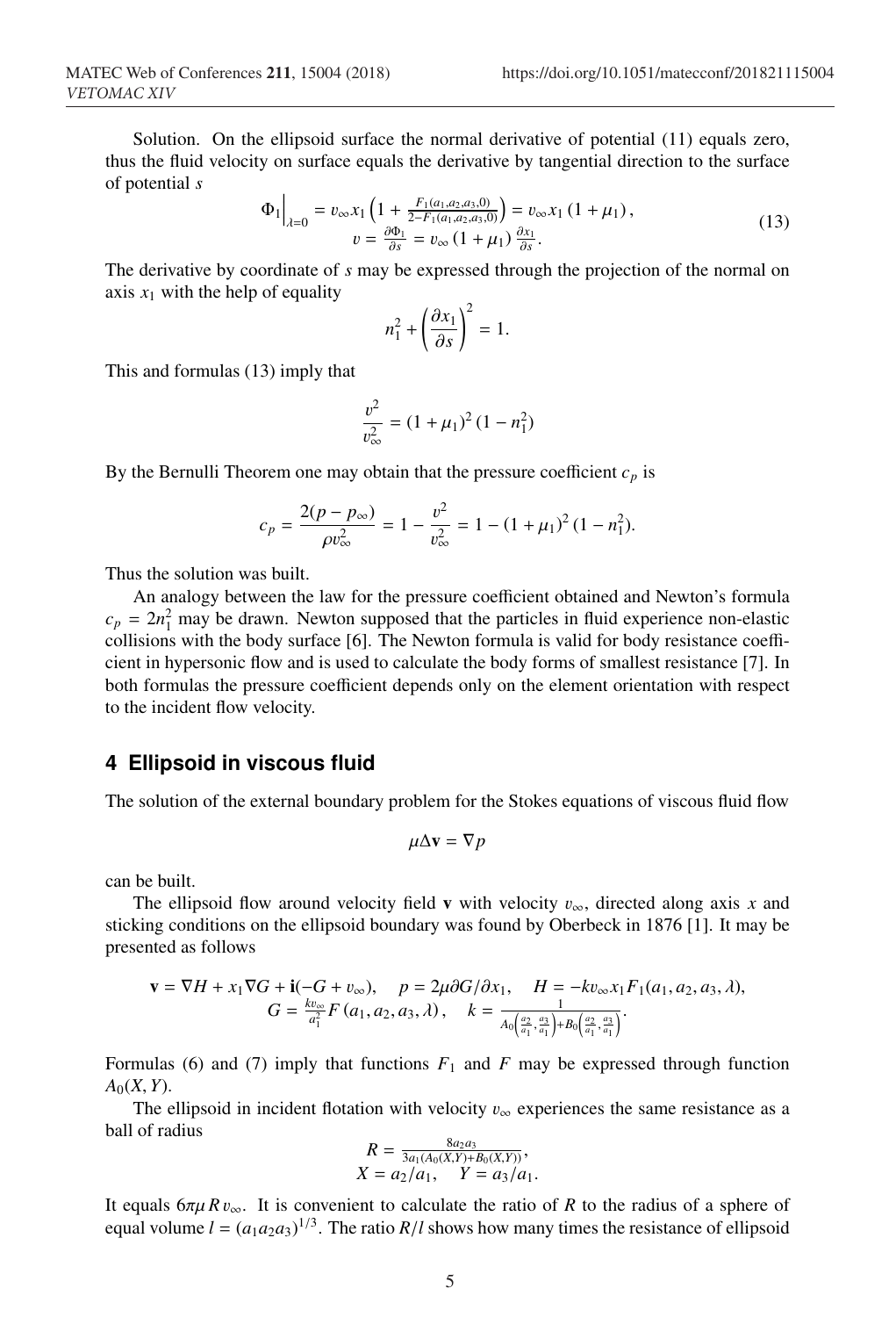exceeds the resistance of sphere of radius *l*. For an axially symmetric ellipsoid  $a_2 = a_3$  and so this ratio has the following form



**Figure 2.** Dependence  $R/l$  on the ratio of ellipsoid axes  $a_2/a_1$ .

From the dependence graph of *R*/*l* in Fig. 1 it may be seen that *R*/*l* has a minimum. Calculations show that  $min(R/l) = 0.95551$  if  $a_2/a_1 = 0.51226$ . From this we deduce that among ellipsoids of constant volume the smallest resistance is experienced by a flattened ellipsoid with axes ratio  $a_2/a_1 = 0.51226$ . It is smaller by 4.45% than the resistance experienced by a sphere of radius *l*.

Let us show that the minimum found for axially symmetrical ellipsoids is the global minimum for triaxial ellipsoid, i.e. the function of two variables

$$
r(X,Y) = \frac{8(XY)^{2/3}}{3(A_0(X,Y) + B_0(X,Y))}, \quad X = a_2/a_1, \quad Y = a_3/a_1
$$

has a global minimum at  $X = Y = 0.51226$ . Here the functions  $A_0(X, Y)$  and  $B_0(X, Y)$  are expressed through elliptic functions by formulas (4) and (9).

To prove this let us consider the following variables  $X = x(1+z)$ ,  $Y = x(1-z)$ . Symmetry by variables *X*, *Y*implies that in these new variables the function  $\rho(x, z) = r(x(1 + z), x(1 - z))$ is even by *z* for constant values of *x*. Moreover,  $\rho(x, z) > \rho(x, 0)$  for all admissible values  $0 < z < 1$ .

This fact is implied by the graphs of function  $\Delta \rho(x, z) = \rho(x, z) - \rho(x, 0) + x$  for different values of *x*, given in Fig. 2. From this we obtain an inequality in initial variables  $r(X, Y) \ge$  $r((X + Y)/2, (X + Y)/2) \ge \min r(x, x)$ , which we needed to prove.

### **5 Conclusion**

The analytical solution for the movement of an ellipsoid in ideal and viscous fluid was obtained. The triaxial ellipsoid which experiences minimum resistance was found, and its resistance was compared to the one of a sphere.

The study has been supported by the Russian Foundation for Basic Research (project N. 17-01- 00901) in MIPT.

#### **References**

[1] G. Lamb, *Hydrodynamics* (Gostehizdat, Moscow–Leningrad, 1947)